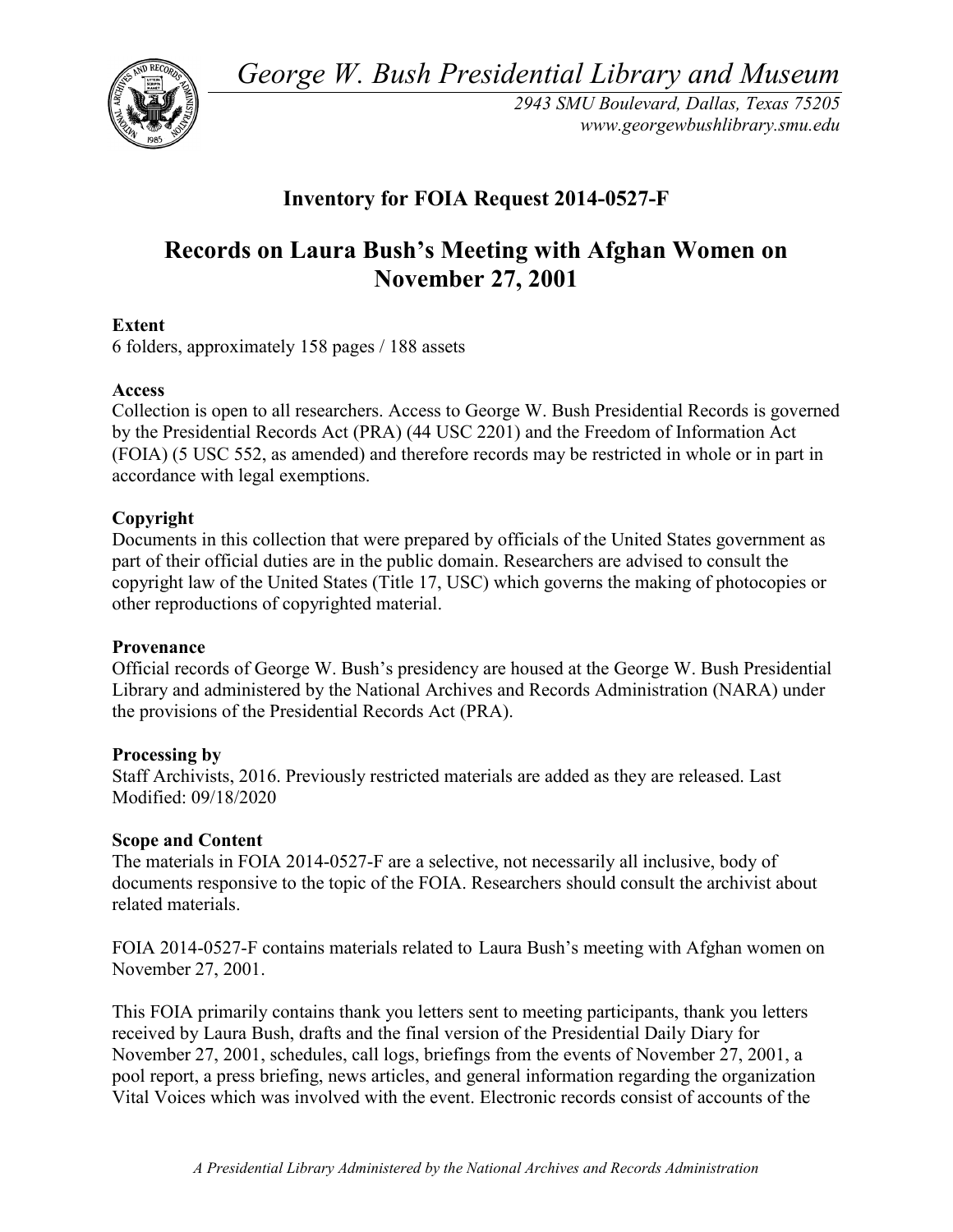meeting, a pool report, news articles, and administrative emails related to thank you notes. Also included are visitor entry log records for the meeting.

#### **System of Arrangement**

The materials in FOIA 2014-0527-F are a systematic body of documents responsive to the topic of the FOIA. Researchers should consult an archivist about related materials.

Documents responsive to this FOIA were found in these collection areas – White House Office of Records Management (WHORM) Subject Files, Staff Member Office Files, and George W. Bush Presidential Electronic Records.

individual offices and document all levels of administration activity. Staff Member Office Files are maintained at the folder level by staff members within their

Staff Member Office Files are processed at the folder level, that is, individual documents are not selected and removed from a folder for processing. While this method maintains folder integrity, it frequently results in the incidental processing of documents that are not wholly responsive to the subject area.

WHORM Subject Files are processed at the document level.

The WHORM Subject File compiled by the White House Office of Records Management is comprised of a series of documents assigned a letter/number combination and filed in a subject category. A complete listing of the subject categories including a detailed description of each category is available in our research room and on our website at <www.georgewbushlibrary.smu.edu>

The Executive Office of the President (EOP) instance of the Electronic Records Archive (ERA) contains electronic records created or received by President George W. Bush. These records are stored in Search and Access Sets (SAS) that represent their originating computer program, such as Exchange Email or the Worker and Visitor Entry System (WAVES). In addition to records captured from the White House's electronic systems, EOP-ERA also contains records from the home and shared drives used by White House staff.

 The following is a list of electronic search results lists (SRLs) and folders processed in response to FOIA 2014-0527-F:

#### *George W. Bush Electronic Records*

Arms  $0001$  contains 166 assets. RNCPST 01 contains 3 assets. Shares OA contains 2 assets. Shares WHO 001 contains 1 asset. Shares WHO 002 contains 5 assets. WAVES contains 11 assets.

#### *George W. Bush Textual Records*